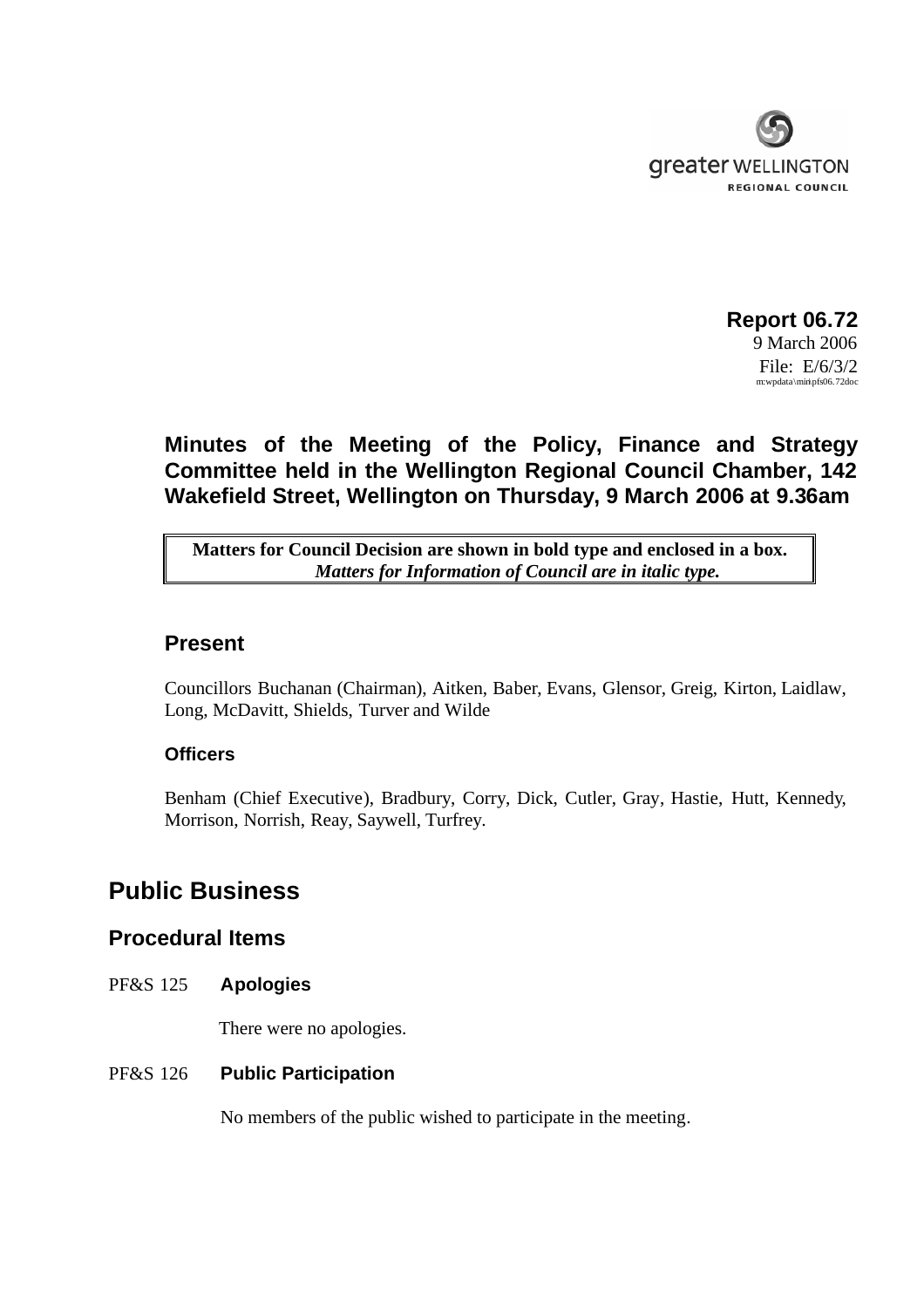# **Report of Committee**

PF&S 127 **Utility Services – 16 February 2006**

**Resolved (Cr Kirton/Cr Long)**

**That the Committee**

**Adopts the report of the meeting of the Utility Services Committee held on 16 February 2006, Item US 49 and the recommendations contained therein.**

# **Matters for Consideration**

### PF&S 128 **GW Transport Rates Apportionment Methodology and Allocation Model**

**Report 06.51** File: G/06/01/01

**Resolved (Cr Buchanan/Cr Glensor)** That the Committee recommends that Council: **(1) Receives the report. (2) Notesits contents. (3) Approves the transport rates apportionment methodology and allocation model used in the preparation of Greater Wellington Regional Council's proposed ten year plan 2006-16, incorporating the**

**Noted**

- Councillor Kirton asked that his negative vote be recorded.
- Officers to make an explanation of the faults in the previous model available to the public.

#### PF&S 129 **Pandemic Response Preparedness Status Report**

**2006/07 Annual Plan.**

**Report 06.34** File: E/09/14/01

| <b>Resolved</b> |                                            | (Cr Turver/Cr Baber) |  |  |
|-----------------|--------------------------------------------|----------------------|--|--|
|                 | That the Committee recommends that Council |                      |  |  |
| (1)             | Receives the report.                       |                      |  |  |
| (2)             | Notes the content of the report.           |                      |  |  |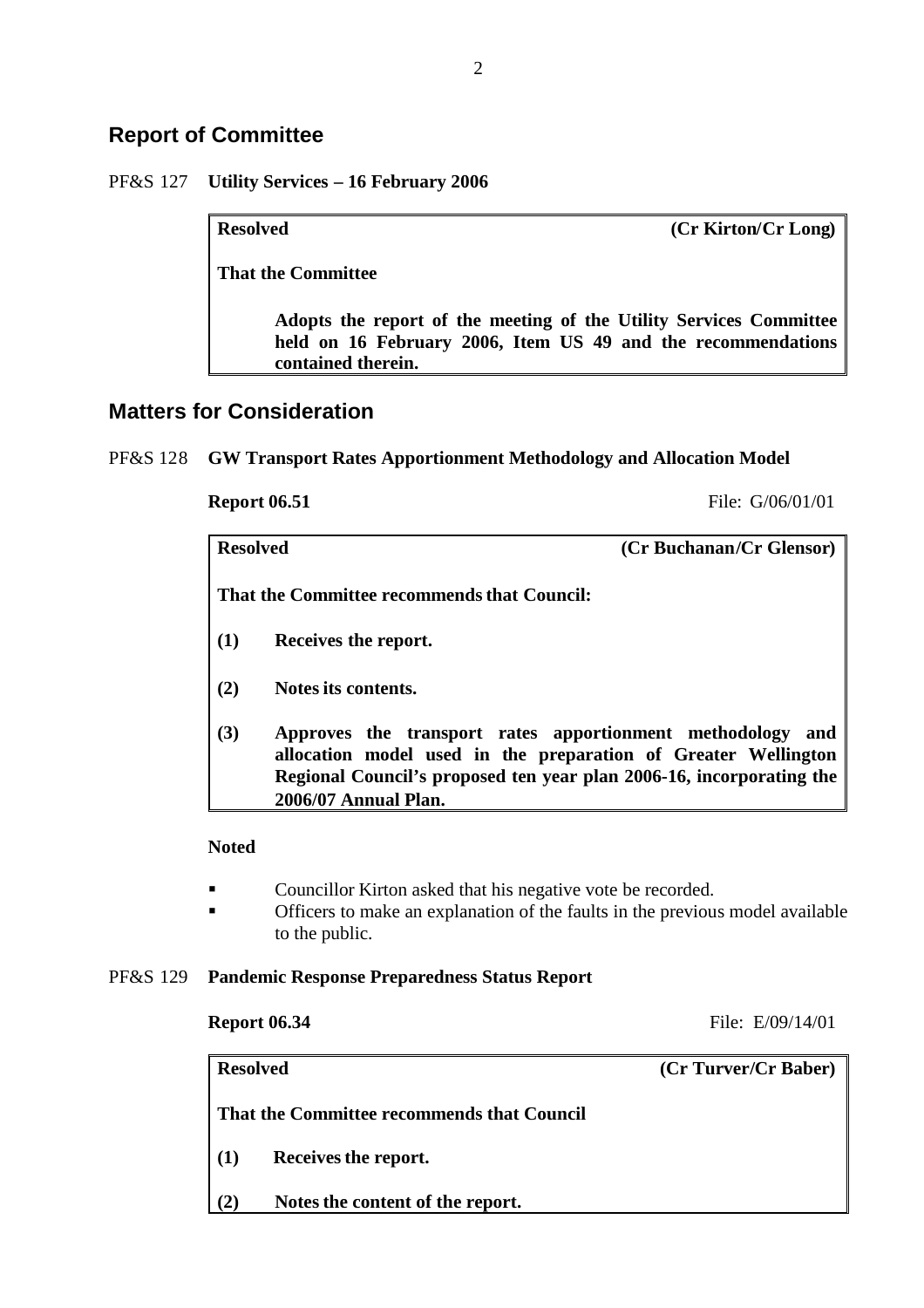#### **Noted**

Civil Defence Emergency Management officers to update Councillors on their involvement in pandemic response management, possibly as an item in the Councillors' bulletin.

# PF&S 130 **Half Year Review to 31 December 2005**

**Report 06.58** File: CFO/13/02/01

| <b>Resolved</b><br>(Cr Buchanan/Cr Long) |                                                                                                    |                                                                                                                                                                               |  |  |  |  |  |
|------------------------------------------|----------------------------------------------------------------------------------------------------|-------------------------------------------------------------------------------------------------------------------------------------------------------------------------------|--|--|--|--|--|
|                                          |                                                                                                    | <b>That the Committee recommends that Council</b>                                                                                                                             |  |  |  |  |  |
| (1)                                      |                                                                                                    | Receives the report.                                                                                                                                                          |  |  |  |  |  |
| (2)                                      |                                                                                                    | Notes the content of the report.                                                                                                                                              |  |  |  |  |  |
| (3)                                      | Approves the use of the Operating Surplus in the Wairarapa Division<br>for the following projects: |                                                                                                                                                                               |  |  |  |  |  |
|                                          | (a)                                                                                                | \$40,000 for the completion of the Lower Wairarapa Valley<br>Scheme rating classification review.                                                                             |  |  |  |  |  |
|                                          | ( <b>b</b> )                                                                                       | Key Native Ecosystems and Pest<br>\$43,000 for<br>Animal<br>programmes.                                                                                                       |  |  |  |  |  |
|                                          | (c)                                                                                                | \$50,000 for Pest Plants to complete Regional Pest Management<br>Strategy requirements following a 42% increase in eradication<br>and containment sites.                      |  |  |  |  |  |
|                                          | (d)                                                                                                | \$75,000 for the Lower Wairarapa Valley river scheme to widen<br>the Mahaki culvert and relocate a section of the Vollebreght<br>stopbank (\$37,500 is from scheme reserves). |  |  |  |  |  |
|                                          | (e)                                                                                                | \$32,000 for Catchment scheme maintenance (\$16,000 is from<br>scheme reserves).                                                                                              |  |  |  |  |  |
|                                          | (f)                                                                                                | \$58,000 for Drainage scheme maintenance (\$58,000 is from<br>scheme reserves, the drainage schemes meet 100% of the cost).                                                   |  |  |  |  |  |
| (4)                                      |                                                                                                    | Approves the following additional expenditure:                                                                                                                                |  |  |  |  |  |
|                                          | (a)                                                                                                | <b>Environment – Waiwhetu Stream remediation investigations -</b><br>\$37,500.                                                                                                |  |  |  |  |  |
|                                          | (b)                                                                                                | Waiwhetu<br><b>Protection</b><br><b>Stream</b><br>remediation<br>Flood<br>$\overline{\phantom{m}}$<br>investigations - \$83,750.                                              |  |  |  |  |  |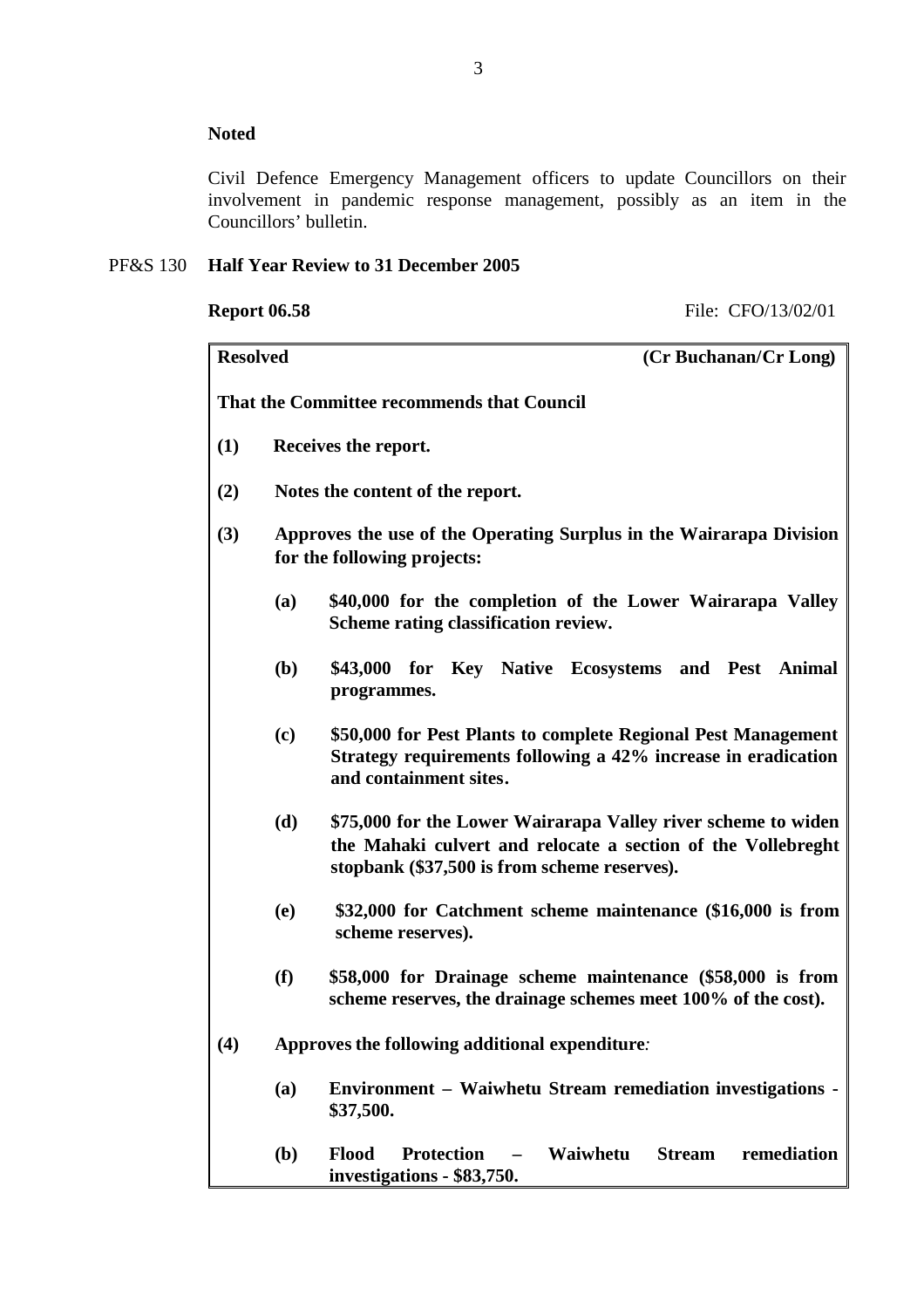PF&S 131 **Financial Report for the Seven Months ending 31 January 2006**

**Report 06.61** File: CFO/13/02/01

| <b>Resolved</b>                            |                                  | (Cr McDavitt/Cr Evans) |  |  |
|--------------------------------------------|----------------------------------|------------------------|--|--|
| That the Committee recommends that Council |                                  |                        |  |  |
| (1)                                        | Receives the report.             |                        |  |  |
| (2)                                        | Notes the content of the report. |                        |  |  |

### PF&S 132 **Sponsorship of Climate Change and Governance Conference**

**Report 06.54** File: CM/01/09/03

| <b>Resolved</b> |                                                                                                   | (Cr Buchanan/Cr Laidlaw) |  |  |  |
|-----------------|---------------------------------------------------------------------------------------------------|--------------------------|--|--|--|
|                 | That the Committee recommends that Council                                                        |                          |  |  |  |
| (1)             | Receives the report.                                                                              |                          |  |  |  |
| (2)             | Approves sponsorship of the Climate Change and Governance<br>conference to the level of \$10,000. |                          |  |  |  |

### **Noted**

- Councillor Long asked that his negative vote be recorded.
- Officers to investigate
	- Rearranging the Council's programme to enable Councillors to more easily attend the climate change and governance conference.
	- Arranging for conference speakers to address Councillors, if possible.

#### PF&S 133 **Appointment of Electoral Officer**

**Report 06.53** File: E/09/07/07

**Resolved (Cr Aitken/Cr Turver)**

**That the Committee recommends that Council**

**Appoints Amy Norrish as Greater Wellington's electoral officer.**